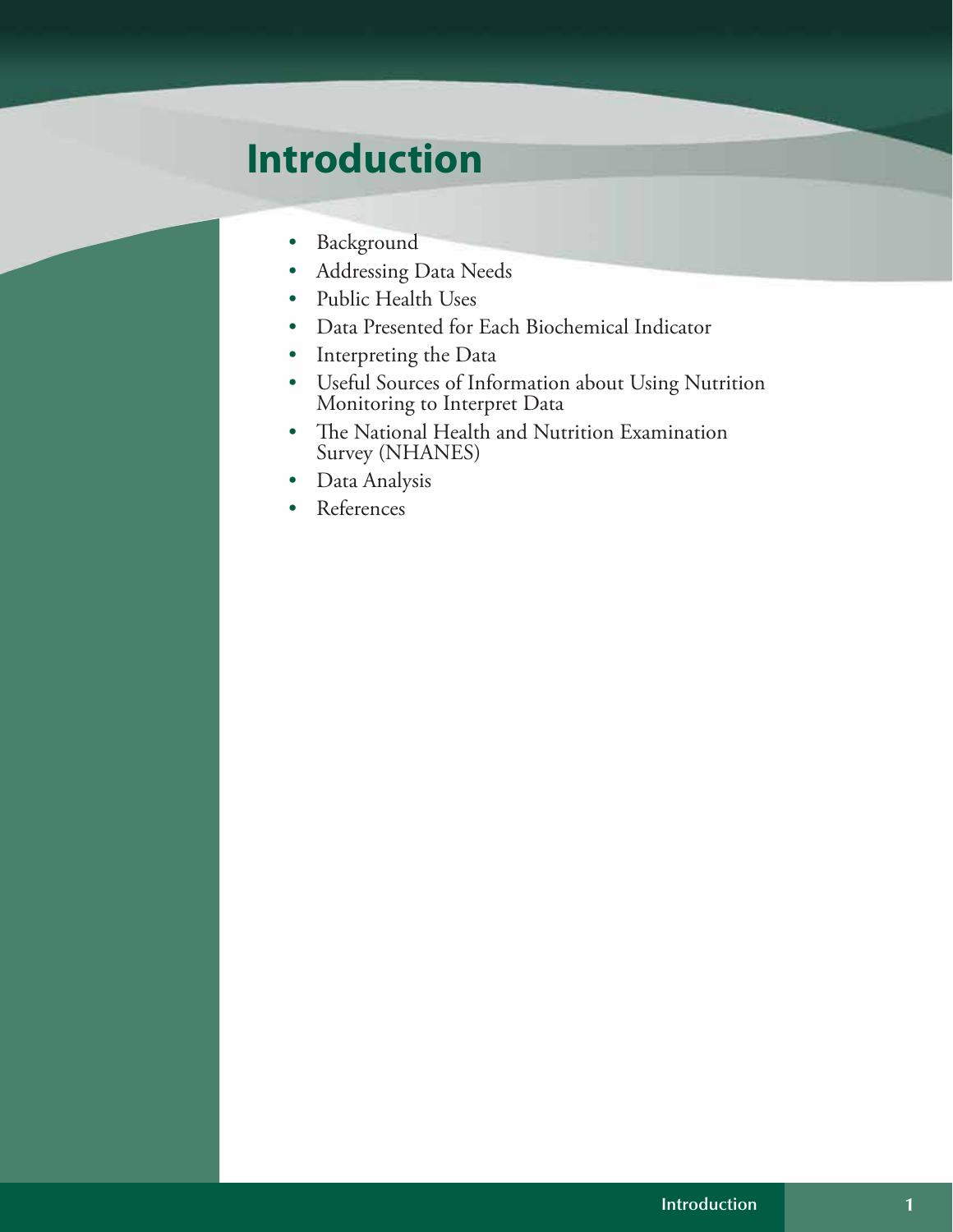## **Introduction**

#### **Background**

The National Report on Biochemical Indicators of Diet and Nutrition in the U.S. Population is a series of publications that provide ongoing assessment of the U.S. population's nutritional status by measuring blood or urine concentrations of diet-and-nutrition biochemical indicators. The Centers for Disease Control and Prevention's (CDC) Division of Laboratory Sciences at the National Center for Environmental Health (NCEH/DLS) conducted the laboratory analyses for 58 biochemical indicators presented in this 2012 report, which is the second in this series. CDC measured these indicators in specimens from a representative sample of the U.S. population during all or part of the four-year period from 2003 through 2006. Where available, data are also presented on changes of biochemical indicator concentrations over time since 1999. Similarly, data are also presented on the prevalence of low or high biochemical indicator concentrations during 2003–2006, and on changes in the prevalence over time since 1999. The first report of this series was published in July 2008 and contains information on 27 biochemical indicators from all or part of the four-year period from 1999 through 2002. Both reports can be accessed online: <http://www.cdc.gov/nutritionreport>.

| <b>Characteristic</b>                  | First report, 2008 | Second report, 2012 |
|----------------------------------------|--------------------|---------------------|
| Years of NHANES covered                | 1999–2002          | 2003-2006           |
| Number of indicators covered           | 27                 | 58                  |
| Concentrations by race/ethnic group    | Yes.               | Yes.                |
| Central 95% reference intervals        | $\rm No$           | <b>Yes</b>          |
| Graphic representation of age patterns | $\rm No$           | Yes.                |
| Concentrations over time               | $\rm No$           | Yes (1999-2006)     |
| Prevalence estimates                   | No                 | Yes                 |
| Prevalence estimates over time         | No                 | Yes $(1999-2006)$   |

CDC's National Health and Nutrition Examination Survey (NHANES), conducted by the National Center for Health Statistics (NCHS), collected the specimens for this report. NHANES is a series of surveys designed to collect data on the health and nutritional status of the U.S. population. This report covers biochemical measurements—one important facet in the assessment of the U.S. population's nutritional status. Other nutrition-related aspects from NHANES, such as dietary intake, supplement usage, hematologic measurements, and anthropometric body measurements are not covered.

In this report, a biochemical indicator means a nutrient (e.g., vitamin, fatty acid, trace element), a metabolite (e.g., homocysteine, methylmalonic acid), or a dietary indicator with potential health relevance (e.g., isoflavone, lignan) measured in blood or urine. Although most biochemical indicators presented in this report enter the human body from foods or supplements, the body itself produces some indicators in response to dietary intake or environmental exposure. Blood and urine concentrations reflect the amount of nutrients and dietary compounds actually in the body or passing through the body from all these sources.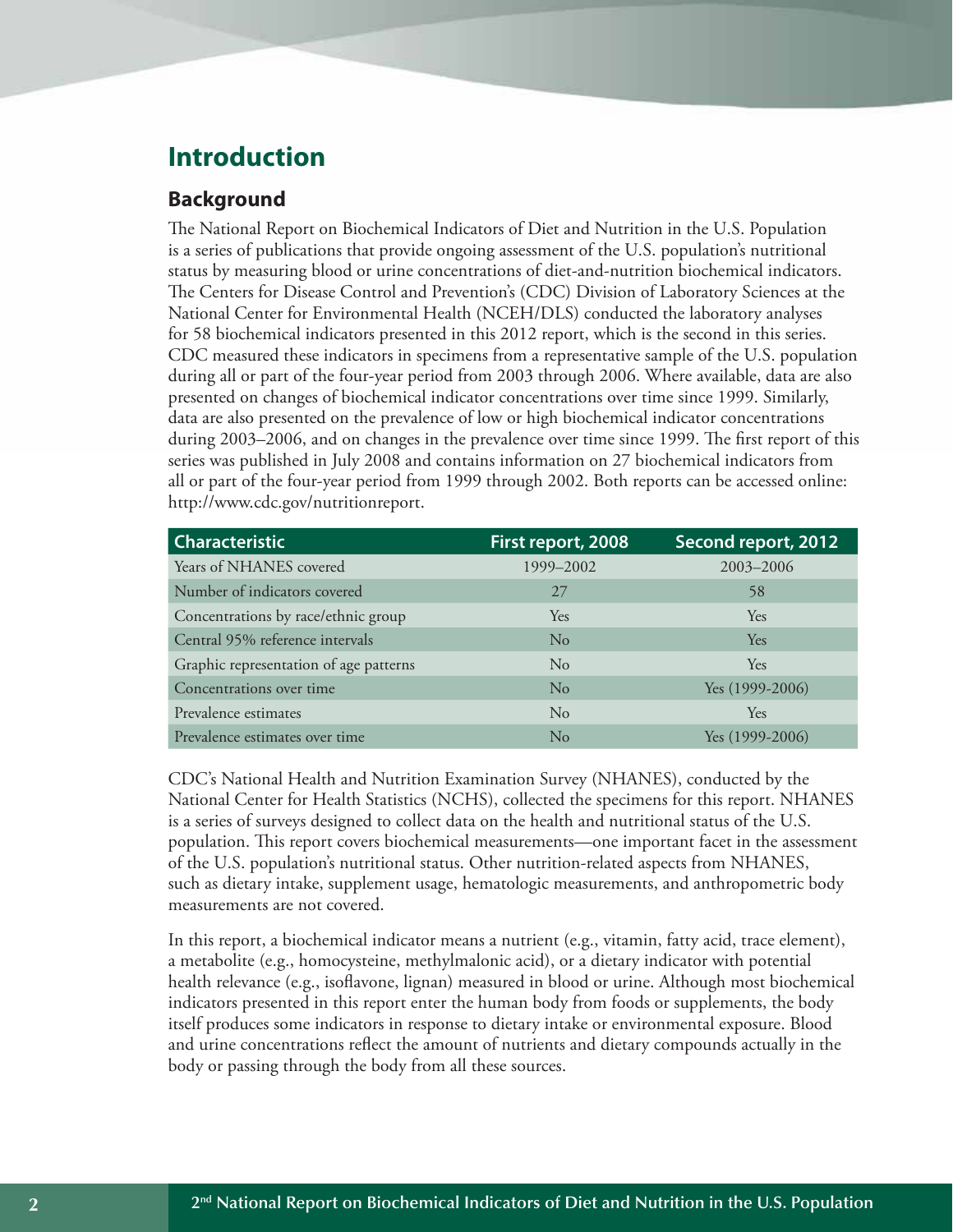The biochemical indicator sections and new biochemical indicators covered in this report are:

#### **Biochemical indicator sections New biochemical indicators**

- • Water-soluble vitamins • Vitamin B6
- Fat-soluble vitamins and nutrients Vitamin C
- Trace elements (iron indicators and iodine) Fatty acids
- 
- 

- 
- 
- 
- Isoflavones and lignans **Figure 1 •** Iron status: Transferrin receptor and body iron
- • Acrylamide hemoglobin adducts • Acrylamide hemoglobin adducts

### **Addressing Data Needs**

This report is the second CDC product containing reference information on NCEH/DLS measurement data for a wide range of biochemical indicators of diet and nutrition from the most recent continuous NHANES survey, starting in 1999. In this comprehensive report, information on changes in concentrations of a large number of biochemical indicators during 1999–2006 is presented for the first time. Prevalence information on low or high biochemical indicator concentrations is also presented for the first time.

NCHS has historically released or commissioned a variety of products presenting NHANES results. Among these are Data Briefs, Data Tables, Advance Data, Series Reports, and Reports through the Life Sciences Research Office (LSRO). NHANES Series Reports (mainly Series 11) and LSRO Reports from surveys prior to the continuous NHANES have been of particular value to the nutrition community (see **Appendix A**). The NHANES Web site provides current information on results and products from this survey: [http://www.cdc.gov/nchs/about/major/](http://www.cdc.gov/nchs/about/major/nhanes/survey_results_and_products.htm) [nhanes/survey\\_results\\_and\\_products.htm](http://www.cdc.gov/nchs/about/major/nhanes/survey_results_and_products.htm).

#### **Public Health Uses**

This report's primary objective is to inform public health scientists and policy makers about the concentrations of biochemical indicators of diet and nutrition in the general U.S. population and in selected subpopulations. These data will help physicians, scientists, and public health offcials assess inadequate or excess intake and will inform analyses on the relation between biochemical indicators and health outcomes. Other objectives and potential public health uses of the information include

- Establishing and improving on existing population reference levels that can be used to determine whether an individual or a group has an unusually high or low concentration of a diet-and-nutrition biochemical indicator.
- Determining whether the nutritional status of special population groups, such as minorities, children, women of childbearing age, or the elderly, is different from that of other groups, or whether such nutritional status needs improvement.
- Tracking trends over time in the population's biochemical indicator concentrations.
- Assessing the effectiveness of public health efforts to improve the diet and nutritional status of the U.S. population.
- Guide research to perform more in-depth analyses of the NHANES data and to generate hypotheses for future nutrition and human health studies.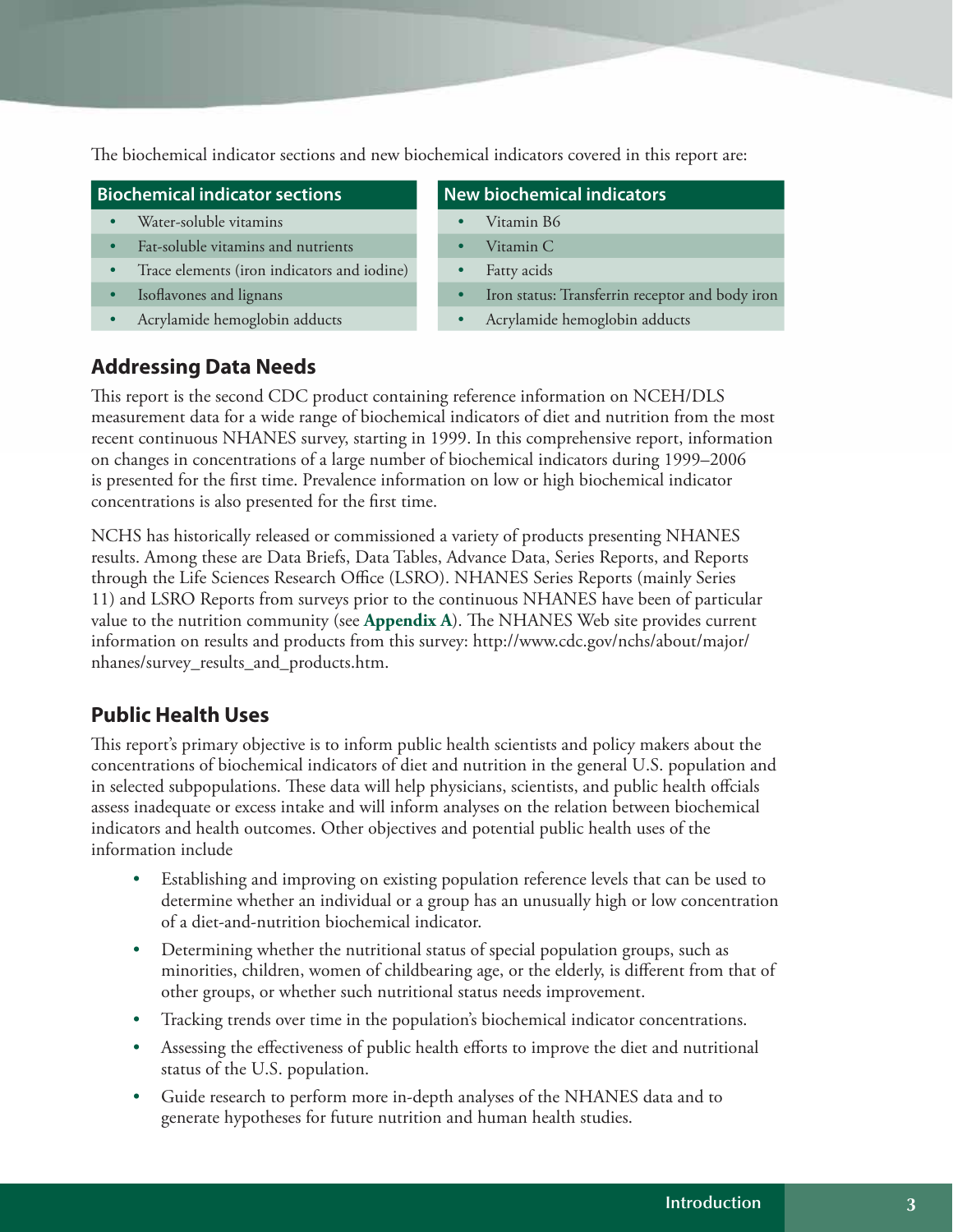#### **Data Presented for Each Biochemical Indicator**

This report contains tables and figures of descriptive statistics on the distribution of blood and urine concentrations during all or part of the four-year period from 2003 through 2006 for each diet-and-nutrition biochemical indicator. Statistics include unadjusted geometric means and selected percentiles with confidence intervals. For some biochemical indicators, additional information is included, as available, in the form of

- Tables and figures describing biochemical indicator concentrations across survey cycles during all or part of the eight-year period from 1999 through 2006. Statistics include unadjusted geometric means and selected percentiles with confidence intervals.
- Tables describing the prevalence of low or high concentrations of selected biochemical indicators during all or part of the four-year period from 2003 through 2006 and tables describing the prevalence across survey cycles during all or part of the eight-year period from 1999 through 2006. Statistics include unadjusted percentages with confidence intervals and estimated total number of persons affected.

See **Appendix B** for an overview of the type of information presented for each biochemical indicator. The data are grouped by age, gender, and race/ethnicity. The majority of the biochemical indicators reviewed in this report, with the exception of vitamin C and body iron, have a long upper tail (skewed right). For these biochemical indicators, a geometric mean provides a better estimate of central tendency because it is less influenced by high values than is the arithmetic mean. However, the arithmetic mean is presented for vitamin C and body iron as the distributions for these biochemical indicators were reasonably symmetric. Scientists can use the presented percentile levels to determine those serum, blood, or urine indicator concentrations common to people in the U.S. population and those that are unusual. Frequently, the central 95% reference interval  $(2.5<sup>th</sup>$  to 97.5<sup>th</sup> percentile) is used to describe normal concentrations in a population. Concentrations outside the reference interval are considered unusual. For urine measurements, data are shown for both the concentration and for the concentration corrected for the urinary creatinine level.

We present the following information for each biochemical indicator during all or part of 2003– 2006:

- A table that presents the geometric mean and selected percentile  $(2.5<sup>th</sup>-97.5<sup>th</sup>)$ , so called central 95% reference interval) concentrations by age, gender, or race/ethnicity (1-level stratified).
- A figure that presents the geometric mean concentrations by age and gender or by age and race/ethnicity (2-level stratified).
- Four detailed tables that present the geometric mean and selected percentile ( $5<sup>th</sup>$  or  $10<sup>th</sup>$ ,  $50<sup>th</sup>$ ,  $90<sup>th</sup>$  or  $95<sup>th</sup>$ ) concentrations by age, gender, and race/ethnicity (3-level stratified). The first table is for the overall U.S. population stratified by age and gender, while the next three tables present data for each racial/ethnic group (Mexican American, non-Hispanic black, and non-Hispanic white) stratified by age and gender.

If data are available for multiple two-year survey cycles from 1999–2006, we present tables with geometric mean and selected percentile  $(5<sup>th</sup>-95<sup>th</sup>)$  concentrations by age, gender, or race/ethnicity for each available two-year survey cycle, as well as corresponding figures for selected percentiles (1-level stratified).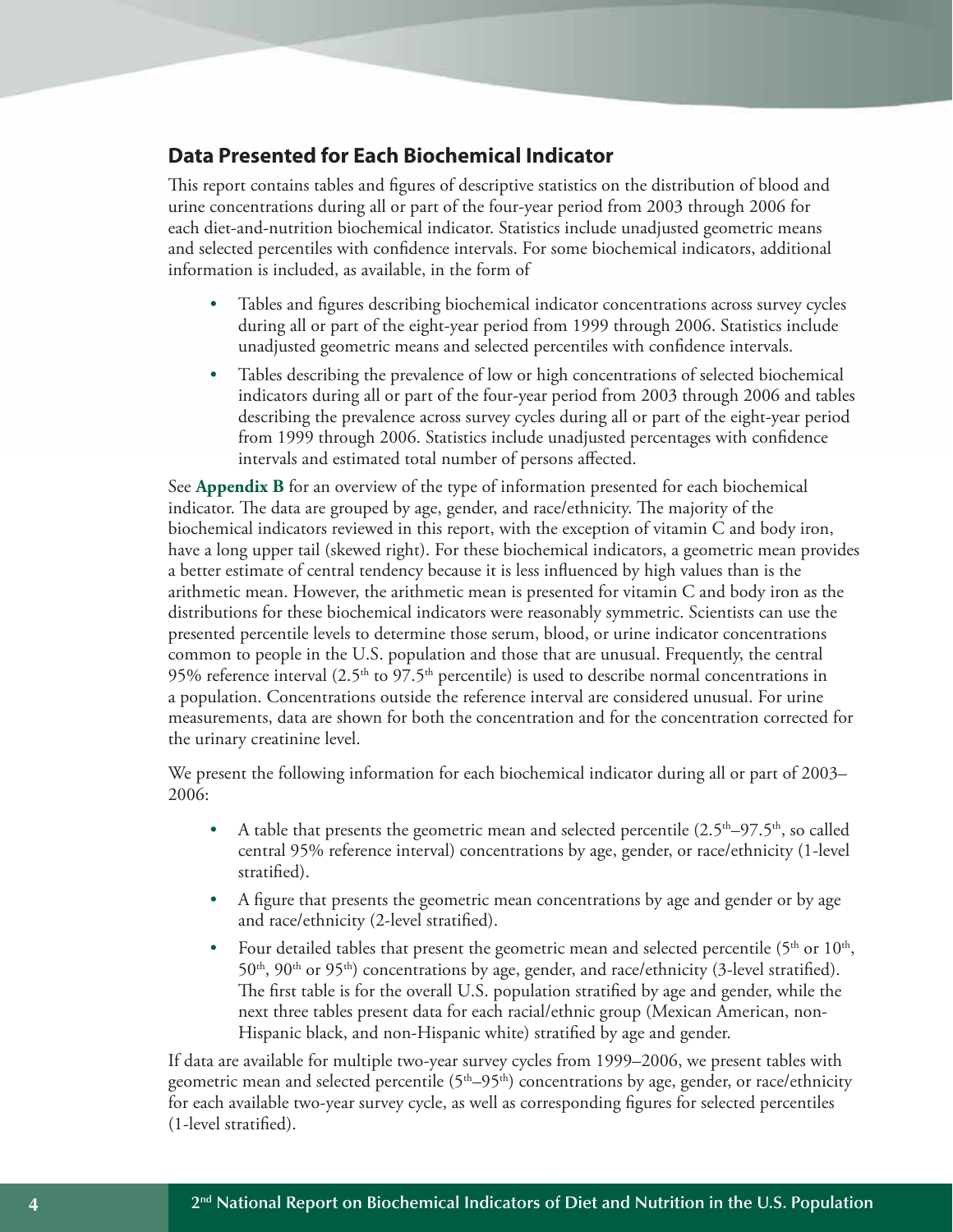For biochemical indicators that have accepted cutoff values for low or high concentrations or for both (e.g., folate, vitamins A, B6, B12, C, D, E, ferritin, iodine)—suggesting deficiency or excess of certain micronutrients—we present tables with prevalence estimates by age, gender, or race/ethnicity during all or part of 2003–2006 (1-level stratified). We also present tables with prevalence estimates by age, gender, or race/ethnicity for each available two-year survey cycle from 1999–2006 to allow evaluation of changes in prevalence estimates over time (1-level stratified). See **Appendix C** for a complete listing of the cutoff values and populations described in this report.

#### *Background text provides general information for each indicator to aid with interpreting the data.*

To address sources of these nutrients, biochemical pathways in the body, and known health effects, the text contains a brief overview about each indicator.

#### *Each chapter contains highlights followed by detailed observations that are derived from this report's data tables and figures.*

The *highlights* are presented directly after the background text. They summarize important observations and discuss them in a public health context. For example, we present figures highlighting prevalence information by demographic subgroups. Where long-term trending information beyond the continuous NHANES is available and of public health interest, we present figures showing changes in biochemical indicator concentrations from NHANES III (1988–1994) to NHANES 1999–2002 and NHANES 2003–2006. The *detailed observations* describe selected categorical differences between demographic subgroups derived from the data tables and figures that follow next. Each chapter is concluded by a list of pertinent references.

#### **Interpreting the Data**

Blood or urine concentrations of biochemical indicators can help in assessing the adequacy of intake for the U.S. population. These measurements indicate cumulative intakes from foods, some fortified with micronutrients (e.g., iron, thiamin, riboflavin, niacin, folate, vitamin A, vitamin D), and from dietary supplements that contain vitamins, minerals, or both. However, blood or urine concentrations of biochemical indicators can also be influenced by factors other than diet, such as various diseases or exposures. For those nutrients without defined adequate intakes (e.g., carotenoids, isoflavones), biochemical indicators are useful for assessing intake without regard to adequacy.

Dietary deficiencies are well documented, and they have characteristic signs and symptoms. In addition, recent findings have determined that less than optimal biochemical concentrations (representing suboptimal status) have been associated with risks of adverse health effects. These health effects include cardiovascular disease, stroke, impaired cognitive function, cancer, eye diseases, poor bone health, and other conditions. Adverse health effects, including toxicity, are also possible from consuming excess amounts of certain nutrients and data to assist in the assessment of excessive intake is a feature of this report. Determining the concentrations of a biochemical indicator that may indicate risk for disease and the concentrations that are of negligible health concern requires future research studies that are separate from this report. In collaboration with other agencies and institutions, CDC encourages, and itself conducts research on the relationship between biochemical indicators and health effects.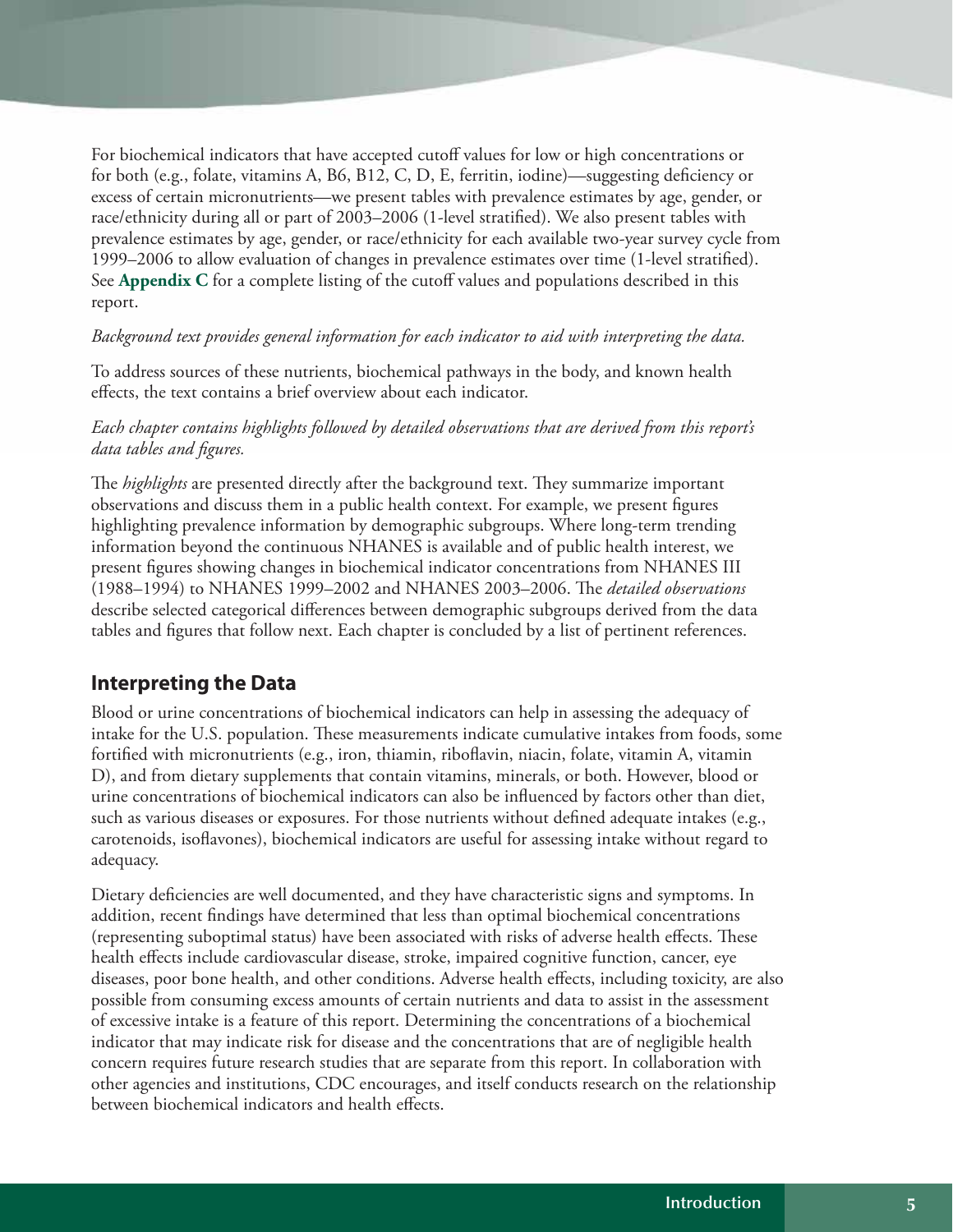

This report contains unadjusted geometric means, selected percentiles, and prevalence estimates of low or high concentrations of diet-and-nutrition biochemical indicators for the civilian, noninstitutionalized U.S. population. A limited interpretation of relative differences between population groups is possible by identifying groups with nonoverlapping confidence intervals. However, one should be careful about interpreting the observed differences as causal. The intent is to describe the characteristics of the population and of selected subgroups, not to explain why the groups display certain characteristics or why they differ from each other. Furthermore, differences in biochemical indicator concentrations of selected

subgroups do not necessarily imply health status problems. And for several reasons, one should use caution when drawing temporal conclusions from comparisons of serial cross-sectional NHANES survey cycles. One of these reasons is that different or improved methods of measurement may be employed across the NHANES survey cycles. Another reason is that there are demographic changes to the U.S. population over time. Finally, sampling differences could explain some of the observed changes from one cycle to the next. More in-depth statistical analyses, such as developing models to adjust simultaneously for many covariates and taking into consideration interactions between two or more variables, are beyond the scope of this report. Nonetheless, unadjusted geometric means, selected percentiles, and prevalence estimates provided in this report are useful to summarize reference information for blood or urine concentrations of diet-and-nutrition biochemical indicators for the civilian, noninstitutionalized population in the United States and selected subgroups. We hope that the report will stimulate scientists to examine the data further through analyzing the raw data available at:<http://www.cdc.gov/nchs/nhanes.htm>.

Laboratories may use different methods for measuring the indicators reported here. However, different methods may result in different method-specific reference intervals. Consequently, to apply these results, health science professionals should check with their particular laboratory to be sure that their methods compare closely to those used in this report (see **Appendix D**).

### **Sources of Information on Nutrition Monitoring to Help Interpret the Data**

Information about dietary intake is critical to research examining the reasons for nutritional inadequacies. Such information is also critical to programs seeking to improve diet and nutritional status. Selected NCHS Advance Data Reports provide useful overviews (see **Appendix A**). Also of value are the U.S. Department of Agriculture's (USDA) databases on food surveys and food composition:

What We Eat in America (WWEIA) is the dietary intake interview section of NHANES ([http://](http://www.ars.usda.gov/foodsurvey) [www.ars.usda.gov/foodsurvey](http://www.ars.usda.gov/foodsurvey)).

The Food and Nutrient Database for Dietary Studies (FNDDS) ([http://www.ars.usda.gov/](http://www.ars.usda.gov/Services/docs.htm?docid=12089) [Services/docs.htm?docid=12089\)](http://www.ars.usda.gov/Services/docs.htm?docid=12089) is a database of foods, their nutrient values, and weights for typical food portions. This database is used to generate data for the WWEIA survey through application of the nutrient values from the National Nutrient Database for Standard Reference (<http://www.ars.usda.gov/Services/docs.htm?docid=8964>).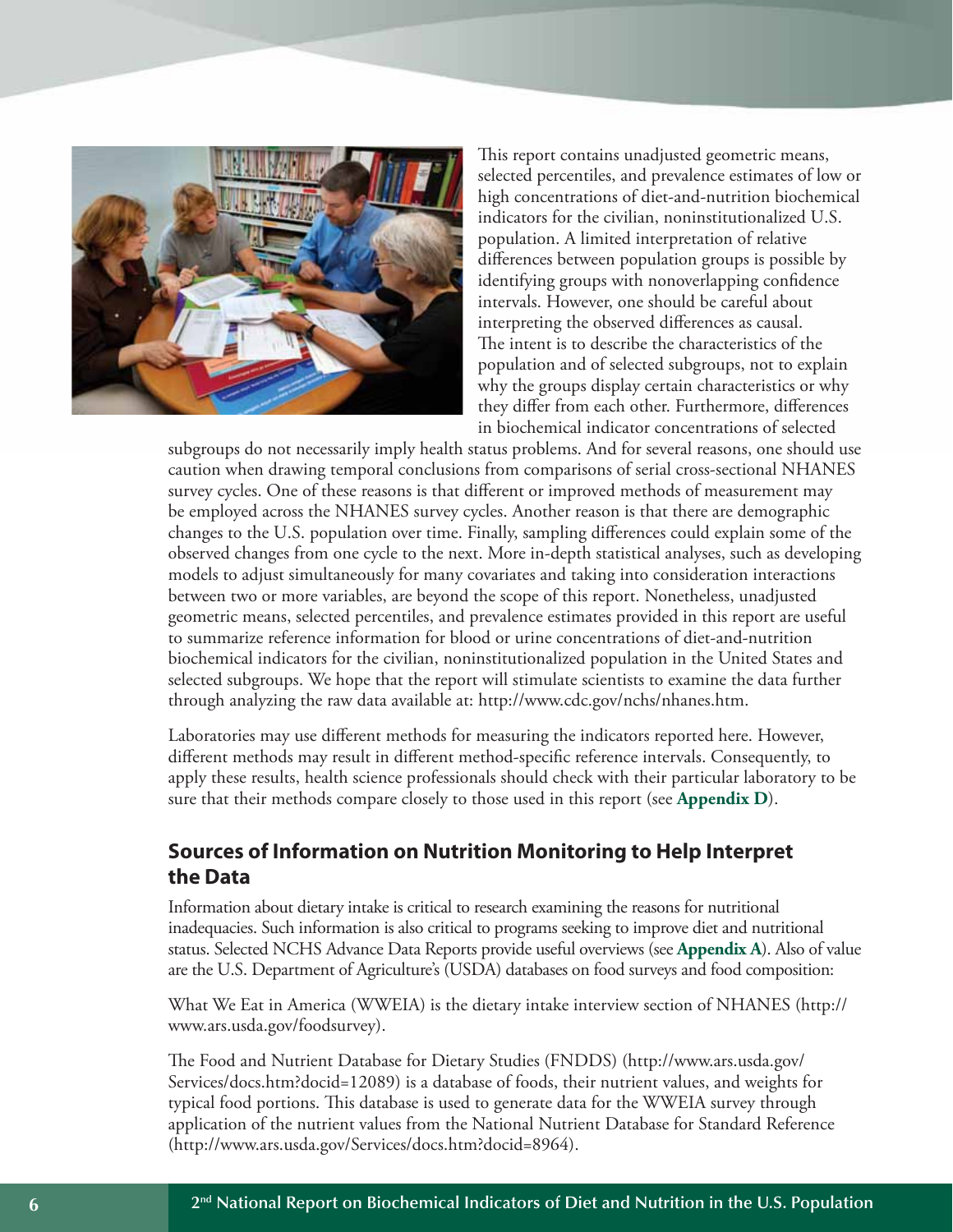### **The National Health and Nutrition Examination Survey (NHANES)**

CDC laboratory scientists used biological specimens obtained from NHANES participants to measure biochemical indicators of diet and nutrition for this publication. NHANES is a series of NCHS-conducted surveys designed to collect data on the health and nutritional status of the U.S. population. This is the only national survey that collects biological samples. The NHANES surveys began in 1960 with the first Health Examination Survey (HES 1). The nutritional component was added in the early 1970s in NHANES I. In 1999, NHANES became a continuous survey, sampling the U.S. population annually and releasing the data in two-year cycles.

NHANES collects information on a wide range of health-related behaviors, conducts physical examinations, and collects samples for laboratory tests. Because of physical examination and biological measures, NHANES is unique in its ability to examine public health issues in the U.S. population, such as risk factors for cardiovascular disease. To select a representative sample of the civilian, noninstitutionalized population in the United States, the survey sampling plan follows a complex, stratified, multistage, probability-cluster design. The civilian, noninstitutionalized population consists of persons who are neither in the military nor institutionalized (e.g., they are not residents of nursing homes, college dormitories, or prisons).

The NHANES protocol includes a home interview followed by a standardized physical examination at a mobile examination center. As part of the examination, for participants aged 1 year and older, blood is obtained by venipuncture. Urine specimens are collected from participants aged 6 years and older. By design, approximately half of the participants are evaluated after an overnight fast; for the other half of the participants, there is approximately an equal distribution between those who fasted less than 3 hours and those who fasted between 3 and 8 hours before providing a biological sample. Because weather can adversely affect the mobile examination centers, data are collected in northern latitudes in summer and in southern latitudes in winter. This seasonal-latitude structure might indirectly affect biochemical indicators.

Additional detailed information about the design and conduct of the NHANES survey is available at [http://www.cdc.gov/nchs/nhanes.htm.](http://www.cdc.gov/nchs/nhanes.htm) Information about how biological specimens are collected is available at (<http://www.cdc.gov/nchs/data/nhanes/blood.pdf>) and included in the Laboratory Procedures Manual at<http://www.cdc.gov/nchs/data/nhanes/lab1-6.pdf> and at [http://](http://www.cdc.gov/nchs/data/nhanes/lab7-11.pdf) [www.cdc.gov/nchs/data/nhanes/lab7-11.pdf.](http://www.cdc.gov/nchs/data/nhanes/lab7-11.pdf)

### **Data Analysis**

NCHS has developed a comprehensive Web-based tutorial ([http://www.cdc.gov/nchs/tutorials/](http://www.cdc.gov/nchs/tutorials/Nhanes/index.htm) [Nhanes/index.htm\)](http://www.cdc.gov/nchs/tutorials/Nhanes/index.htm) to help users better understand the complex survey design and to help them analyze NHANES data.

Because the NHANES sample design is a complex, multistage probability sample, officials use sample weights when estimating the mean or other descriptive metrics. These weights are post-stratified to the U.S. Census Bureau estimates of the U.S. population to adjust for the unequal probability of selection into the survey and possible bias resulting from nonresponse. Demographic data files released by NCHS for each NHANES two-year survey cycle include a two-year interview weight and a medical examination weight. All estimates in this report use the appropriate medical examination weight. The selected medical examination weight depends on whether the specimens tested constitute a random subsample of all the eligible participants and how many survey cycles are combined to produce the estimate.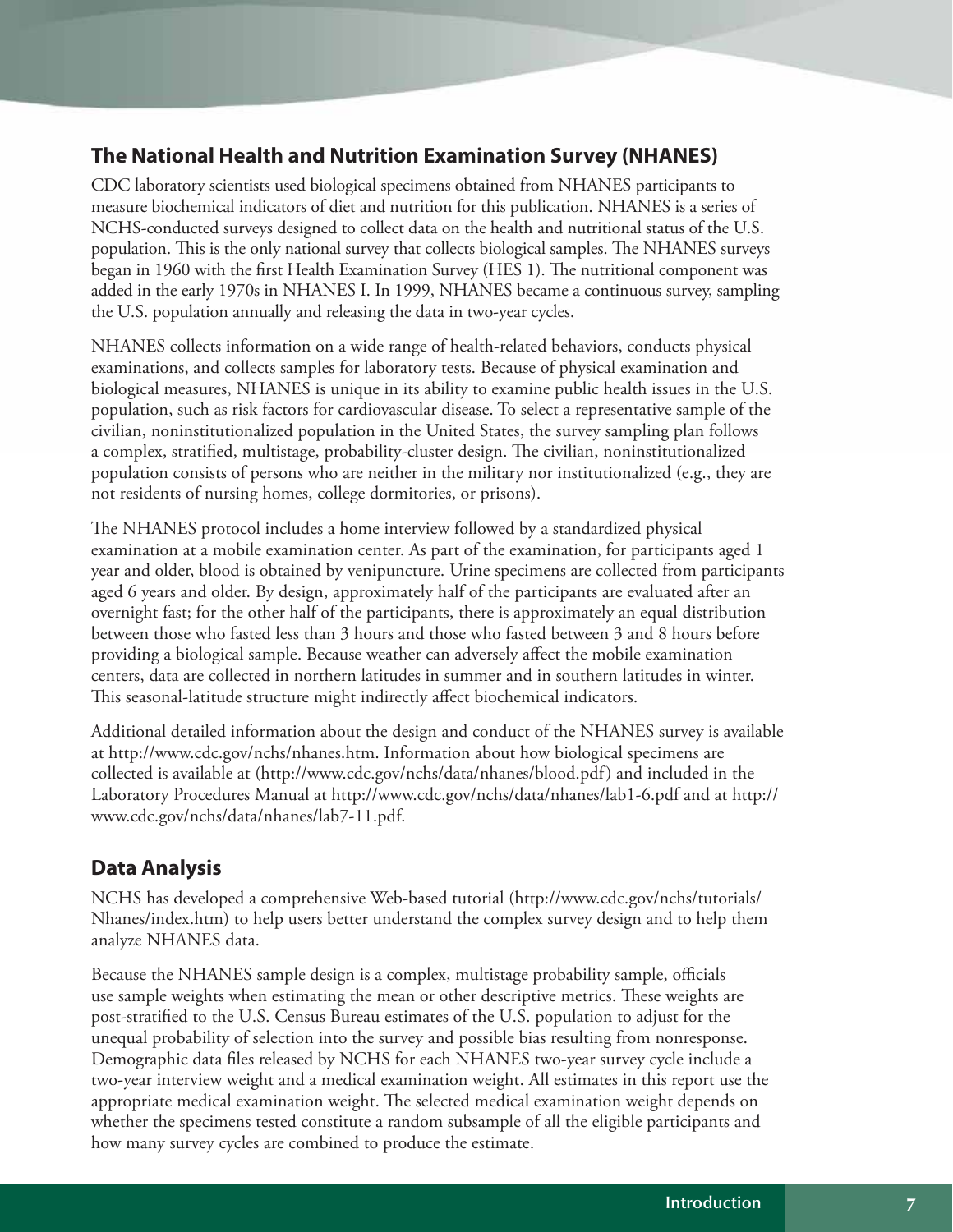Combining data over multiple survey cycles can produce estimates with increased statistical reliability. In cases of combined estimates, new weights were constructed. For example, a four-year estimate for the years 2003–2006 was based on a four-year weight, which was created by assigning half the two-year weight for 2003–2004 or half the two-year weight for 2005–2006, depending when the person was sampled.

Results are shown for the total population and by age group, gender, and race/ethnicity, as defined in NHANES. For these analyses, race/ethnicity is presented as Mexican American, non-Hispanic black, and non-Hispanic white. Other racial or ethnic groups are sampled, but the proportion of the total population represented by these other groups is not large enough to produce valid estimates. Thus, this report does not include separate estimates for other racial subcategories. The other racial/ethnic groups, however, are included in the overall estimates.

Data were analyzed by use of the statistical software package Statistical Analysis System (SAS, Version 9.2) and SUDAAN (Release 10.0). SUDAAN uses sample weights and calculates variance estimates that account for the complex survey design. Guidelines for the analysis of NHANES data are provided by NCHS at: http://www.cdc.gov/nchs/nhanes/nhanes2003-2004/analytical [guidelines.htm](http://www.cdc.gov/nchs/nhanes/nhanes2003-2004/analytical_guidelines.htm).

Standard error estimates were calculated by use of the Taylor series (linearization) method within SUDAAN. The degrees of freedom for variance estimation are generated by subtracting the number of strata from the number of primary sampling units (PSUs).

Geometric means were calculated by taking the log of each concentration, calculating the mean of those log values, then taking the antilog of that mean (the calculation can be done by use of any log base, such as 10 or e). The confidence interval uses the standard error and mean on the log scale and the appropriate critical value from the t-distribution to calculate upper and lower confidence limits on the log scale. The confidence intervals of geometric means in this report are based on taking the antilog of those upper and lower confidence intervals.

Percentile estimates were calculated by use of linear interpolation. Confidence intervals for percentiles were calculated by the Woodruff method (1952). This method uses the standard error of the empirical distribution function at the selected percentile and constructs a 95% confidence interval, followed by back-transforming by use of the inverse of the empirical distribution (see **Appendix E** for more details). We used the unweighted sample size and assumed an average design effect of 1.4 as the criteria to estimate percentiles of sufficient precision (U.S. Centers for Disease for Control and Prevention 1996; Table 1 in Appendix B). In order for percentiles to be considered reliable, at least 112 persons had to be represented to allow estimation of the  $10<sup>th</sup>$  and  $90<sup>th</sup>$  percentiles, 224 persons for the 5<sup>th</sup> and 95<sup>th</sup> percentiles, and 448 persons for the 2.5<sup>th</sup> and  $97.5<sup>th</sup>$  percentiles. We flagged and footnoted percentiles where these requirements were not met.

Prevalence estimates for low or high concentrations of biochemical indicators are the weighted percentage of persons who fall below or above a predefined cutoff value (see **Appendix C**). The confidence intervals for prevalence estimates are based on a logit transformation that ensures the confidence interval limits cannot fall outside of 0 and 1. We used the relative standard error (RSE) as a criterion for prevalence estimates of sufficient precision. The RSE is calculated as a percentage by dividing the standard error of the estimate by the estimate value and multiplying by 100. Prevalence estimates associated with a RSE between 30% and less than 40% are flagged and footnoted in this report. Estimates are not provided if they are associated with an RSE equal to or greater than 40%.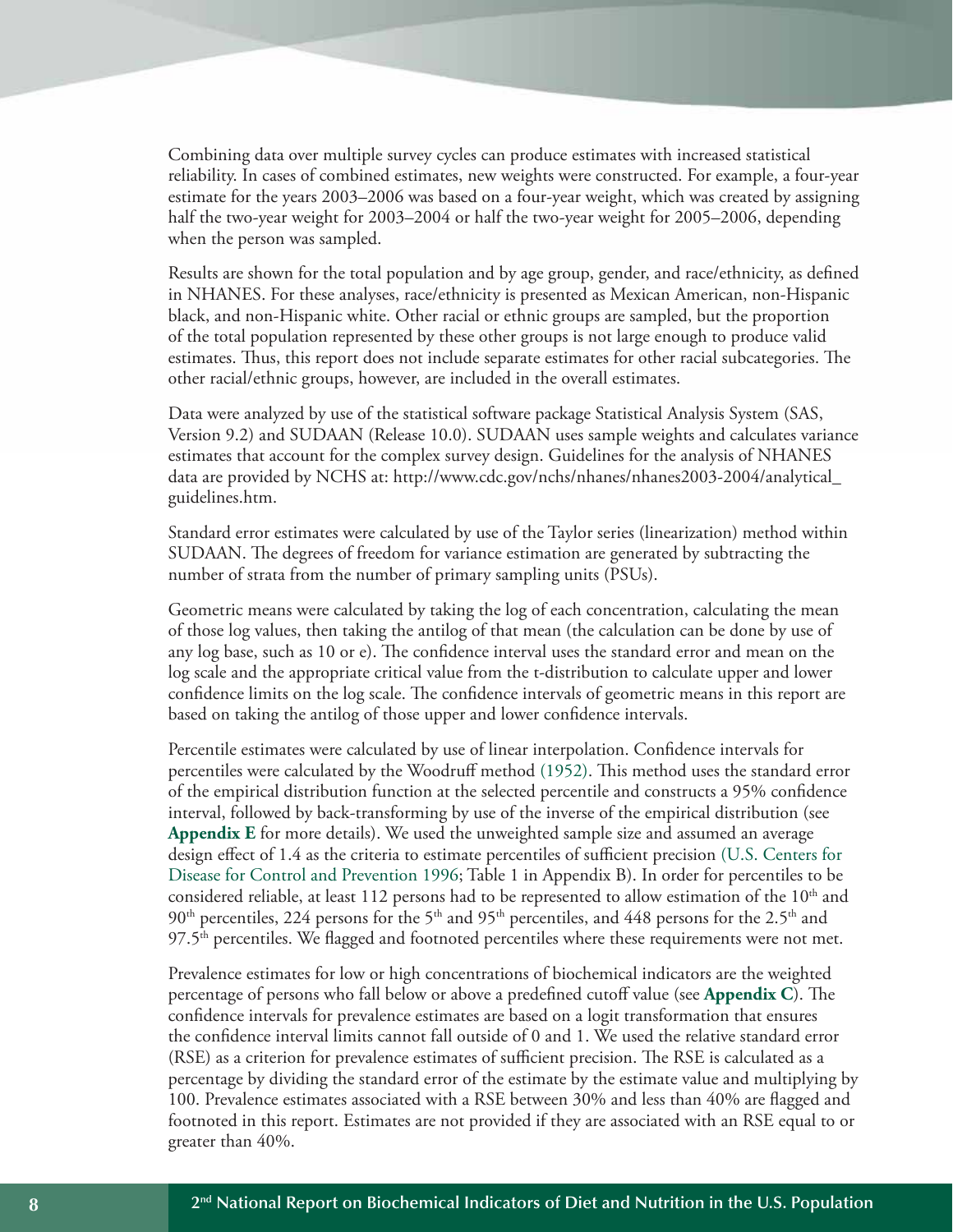Estimates of the total number of persons who met the definition of having low or high concentrations of biochemical indicators were generated by multiplying the weighted prevalence estimate by the population size of interest, derived from the current population survey (CPS) at the midpoint of the available two-year cycle. Confidence intervals for the estimated total, while not presented, are calculated by multiplying the population size of interest by the upper and lower limits of the 95% confidence interval for the weighted prevalence. CPS-based population tables for NHANES by age, gender, and race/ethnicity are on the NHANES Web page for a given survey cycle, available at [http://www.cdc.gov/nchs/nhanes/response\\_rates\\_CPS.htm](http://www.cdc.gov/nchs/nhanes/response_rates_CPS.htm). When estimates of the total count are based on combined survey cycles (2003–2006), the 2003–2004 CPS-based population table at the above link was used.

Figures in the highlight section that present age-adjusted geometric mean concentrations from NHANES III (1988–1994), NHANES 1999–2002, and NHANES 2003–2006 or age-adjusted prevalence estimates by demographic subgroups have been generated in SUDAAN by use of agestandardizing proportions from the 2000 U.S. Census population (using direct standardization). Statistically significant differences between age-adjusted geometric means and age-adjusted prevalences were assessed through pairwise comparisons. A reader should take care when interpreting these age-adjusted figures in isolation. The magnitude of an age-adjusted geometric mean or age-adjusted prevalence is completely arbitrary, and it depends upon the chosen standard population. Additionally, age-adjusted geometric means or age-adjusted prevalences can mask important information about trends if age-specific rates do not have a consistent relationship. It is worth noting that while NHANES 1999–2004 provided a race/ethnicity variable that was an analytic link to the NHANES III race/ethnicity variable called RIDRETH2, this variable is not included in the NHANES 2005–2006 demographics file. Therefore, the codes of the race/ ethnicity variable called RIDRETH1 were used in displaying age-adjusted geometric means by race/ethnicity for NHANES 1999–2002 and NHANES 2003–2006. RIDRETH1 includes all multi-racial responses in the Other category; whereas, RIDRETH2 includes multi-racial responses for Non-Hispanics with primary race White or Black in the Non-Hispanic White or Non-Hispanic Black categories. This means that there are slightly fewer people coded as non-Hispanic white and non-Hispanic black through RIDRETH1 than for RIDRETH2; however, this difference does not affect the Mexican American category.

The limit of detection (LOD) is the level at which the measurement has a 95% probability of being greater than zero (Taylor 1987). For calculation of geometric means, concentrations less than the LOD were assigned a value equal to the LOD divided by the square root of 2. If the proportion of results less than the LOD (< LOD) was greater than 40%, geometric means were not calculated. Percentile estimates less than the LOD were reported as "< LOD". Most of the indicators had very few results below the LOD value, so that the choice of statistical analysis to handle these results makes little practical difference. There were a few exceptions, however (e.g., serum *cis*-*beta*-carotene, retinyl palmitate and retinyl stearate; urinary O-desmethylangolensin and equol), where a larger proportion of results were < LOD. **Appendix F** contains a table of LOD values for each biochemical indicator, as well as the unweighted percent of data values that were < LOD for each survey cycle. LOD values may change over the time period of the report as a result of changes in analytical methods. We used the higher of the two LOD values for the analysis of the combined four-year data for 2003–2006.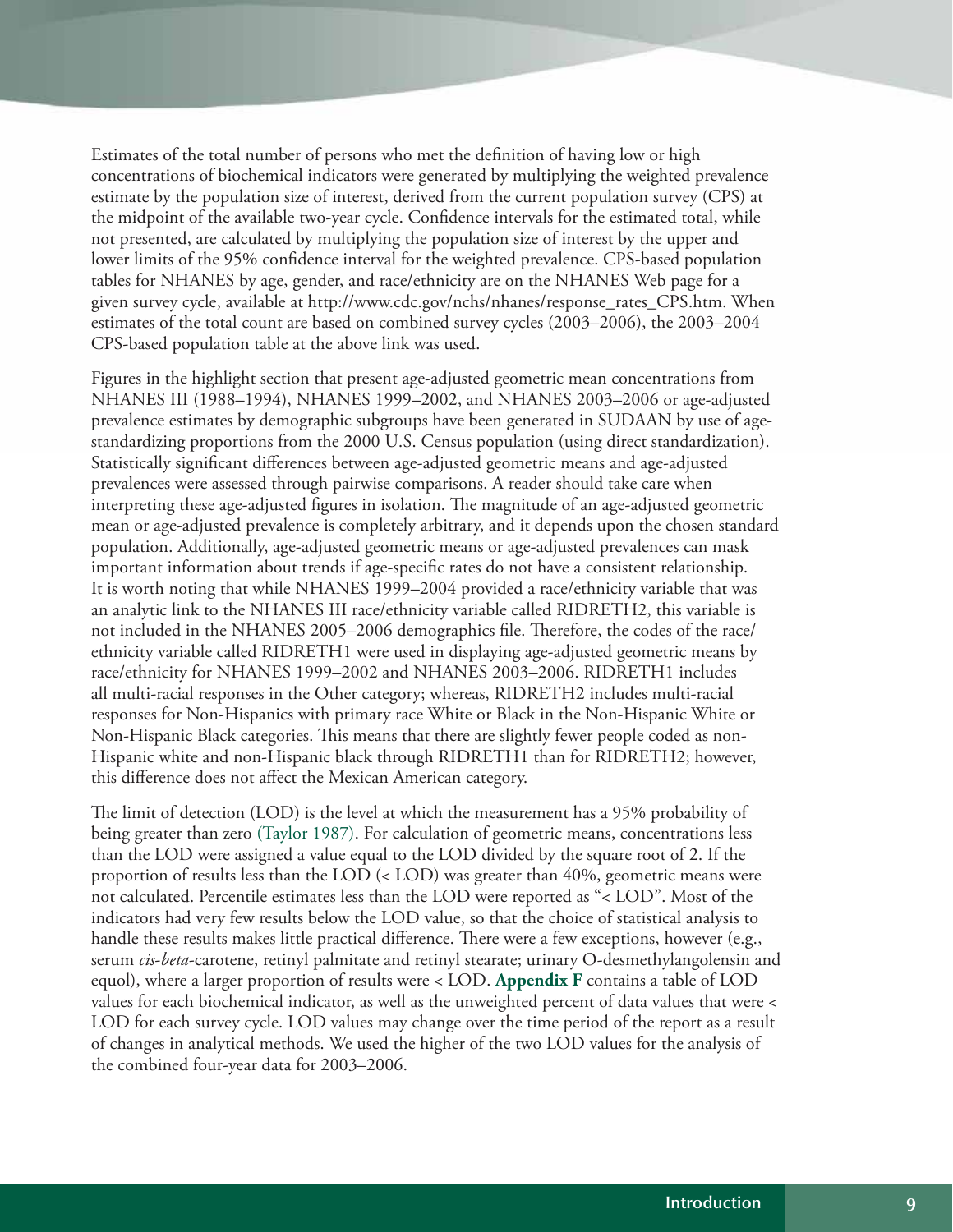Due to changes to analytical methods for plasma total homocysteine, serum 25-hydroxyvitamin D, and serum ferritin, an adjustment equation was applied to the data, as described in the NHANES documentation:

- • [http://www.cdc.gov/nchs/nhanes/nhanes1999-2000/LAB06.htm#Component\\_](http://www.cdc.gov/nchs/nhanes/nhanes1999-2000/LAB06.htm#Component_Description) [Description](http://www.cdc.gov/nchs/nhanes/nhanes1999-2000/LAB06.htm#Component_Description)
- [http://www.cdc.gov/nchs/nhanes/nhanes2003-2004/L06VID\\_C.htm](http://www.cdc.gov/nchs/nhanes/nhanes2003-2004/L06VID_C.htm)
- [http://www.cdc.gov/nchs/nhanes/nhanes2003-2004/L06TFR\\_C.htm#Analytic\\_Notes](http://www.cdc.gov/nchs/nhanes/nhanes2003-2004/L06TFR_C.htm#Analytic_Notes).

For biochemical indicators measured in urine, we present separate tables for the concentration of the indicator expressed as "per volume of urine" (uncorrected table) and the concentration of the indicator expressed as "per gram of creatinine" (creatinine-corrected table). Comparison of an individual participant's result to population data in the tables requires correction for urinary dilution; thus, an individual creatinine-corrected result is needed and should be compared to the creatinine-corrected data tables. Otherwise, health scientists may compare means and percentiles from other studies to the tables having either of the corresponding units. We used the uncorrected tables to compare urine concentrations across groups. Because instrument responses are measured in units of weight per volume, LOD calculations were performed by use of the concentration of the indicator expressed as per volume of urine. For this reason, LOD results for urine measurements in **Appendix F** are in weight per volume of urine. In the creatinine-corrected tables, a result for a geometric mean or a percentile was reported as < LOD if the corresponding geometric mean or percentile was < LOD in the uncorrected table. Thus, for example, if the 5th percentile for males was < LOD in the uncorrected table, it would also be < LOD in the creatinine-corrected table.

#### **References**

Taylor JK. Quality assurance of chemical measurements. Chelsea (MI): Lewis Publishing; 1987.

U.S. Centers for Disease Control and Prevention. NHANES analytic guidelines, the Third National Health and Nutrition Examination Survey, NHANES III (1988–94). Hyattsville (MD): National Center for Health Statistics; October 1996 [cited 2011]. Available at: [http://www.cdc.gov/nchs/data/nhanes/nhanes3/nh3gui.pdf.](http://www.cdc.gov/nchs/data/nhanes/nhanes3/nh3gui.pdf)

Woodruff RS. Confidence intervals for medians and other position measures. J Am Stat Assoc. 1952;57:622–627.